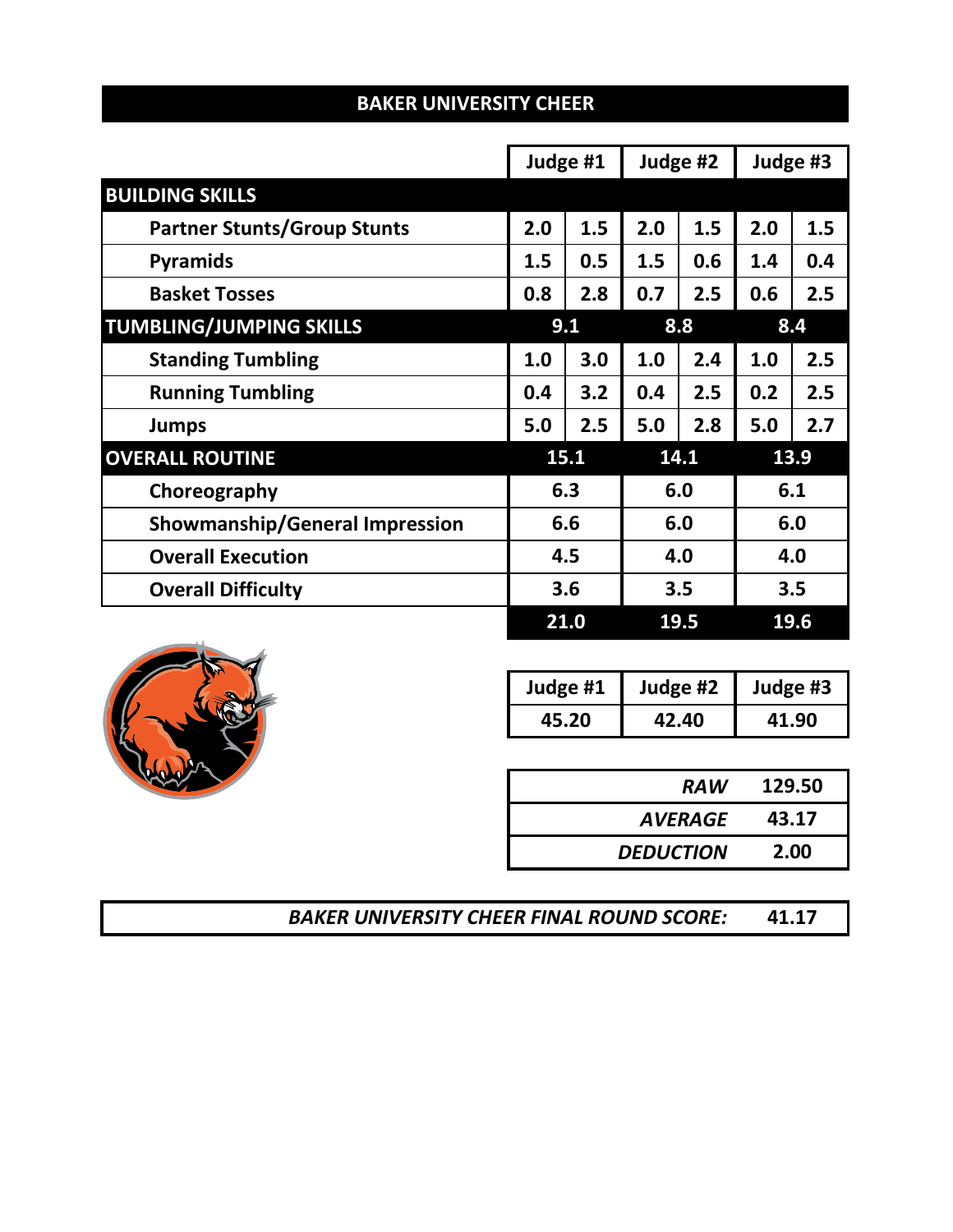|                                       |     | Judge #1 |      | Judge #2 |      | Judge #3 |  |
|---------------------------------------|-----|----------|------|----------|------|----------|--|
| <b>BUILDING SKILLS</b>                |     |          |      |          |      |          |  |
| <b>Partner Stunts/Group Stunts</b>    | 3.6 | 3.9      | 3.7  | 3.5      | 3.7  | 3.4      |  |
| <b>Pyramids</b>                       | 4.5 | 4.1      | 4.5  | 3.7      | 4.5  | 3.8      |  |
| <b>Basket Tosses</b>                  | 4.2 | 3.8      | 4.5  | 4.2      | 4.6  | 4.2      |  |
| <b>TUMBLING/JUMPING SKILLS</b>        |     | 24.1     | 24.1 |          | 24.2 |          |  |
| <b>Standing Tumbling</b>              | 2.4 | 3.3      | 2.2  | 3.0      | 2.3  | 2.9      |  |
| <b>Running Tumbling</b>               | 1.9 | 2.8      | 1.7  | 3.0      | 1.7  | 2.9      |  |
| <b>Jumps</b>                          | 5.0 | 3.6      | 5.0  | 4.1      | 5.0  | 4.3      |  |
| <b>OVERALL ROUTINE</b>                |     | 19.0     |      | 19.0     |      | 19.1     |  |
| Choreography                          |     | 7.4      |      | 7.5      | 7.3  |          |  |
| <b>Showmanship/General Impression</b> |     | 7.8      |      | 8.0      |      | 7.9      |  |
| <b>Overall Execution</b>              |     | 7.2      |      | 7.2      |      | 7.2      |  |
| <b>Overall Difficulty</b>             |     | 7.2      |      | 7.3      |      | 7.2      |  |
|                                       |     | 29.6     |      | 30.0     |      | 29.6     |  |





| Judge #1 | Judge #2 | Judge #3 |
|----------|----------|----------|
| 72.70    | 73.10    | 72.90    |

| <b>RAW</b>       | 218.70 |
|------------------|--------|
| <b>AVERAGE</b>   | 72.90  |
| <b>DEDUCTION</b> | 0.00   |

**72.90** *CONCORDIA UNIVERSITY CHEER FINAL ROUND SCORE:*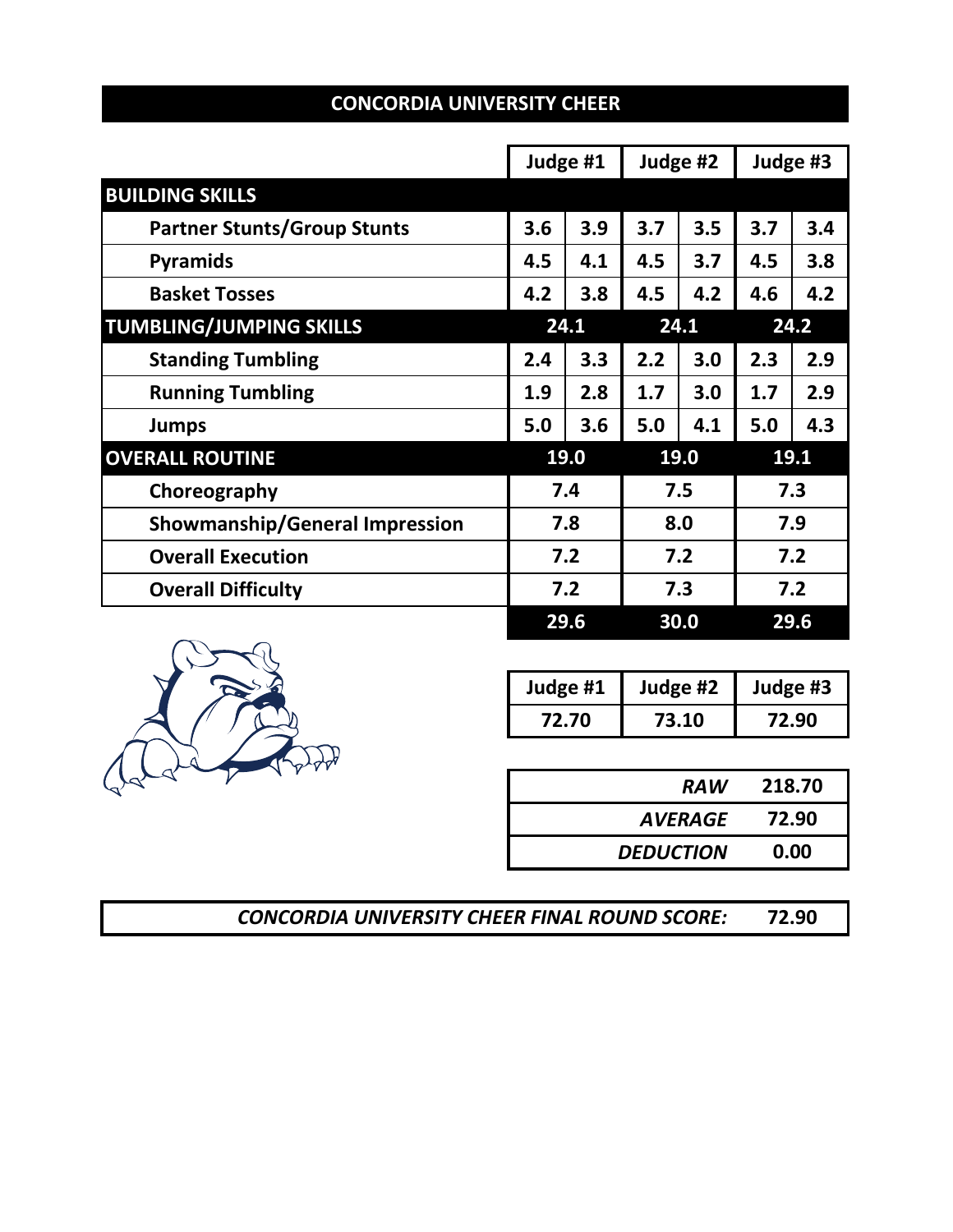|                                       |     | Judge #1   |      | Judge #2 |      | Judge #3 |
|---------------------------------------|-----|------------|------|----------|------|----------|
| <b>BUILDING SKILLS</b>                |     |            |      |          |      |          |
| <b>Partner Stunts/Group Stunts</b>    | 2.0 | 2.4        | 1.9  | 2.0      | 1.9  | 2.1      |
| <b>Pyramids</b>                       | 2.1 | 2.1        | 2.1  | 2.5      | 2.1  | 2.5      |
| <b>Basket Tosses</b>                  | 1.8 | 2.3        | 1.6  | 2.3      | 1.6  | 2.2      |
| <b>TUMBLING/JUMPING SKILLS</b>        |     | 12.7       | 12.4 |          | 12.4 |          |
| <b>Standing Tumbling</b>              | 1.0 | 2.4        | 1.0  | 2.5      | 0.9  | 2.4      |
| <b>Running Tumbling</b>               | 0.4 | 2.3        | 0.4  | 2.0      | 0.3  | 2.1      |
| <b>Jumps</b>                          | 5.0 | 2.8        | 5.0  | 2.3      | 5.0  | 2.2      |
| <b>OVERALL ROUTINE</b>                |     | 13.9       |      | 13.2     |      | 12.9     |
| Choreography                          |     | 4.4<br>4.5 |      |          | 4.8  |          |
| <b>Showmanship/General Impression</b> |     | 5.7        |      | 5.6      |      | 5.8      |
| <b>Overall Execution</b>              |     | 4.8        |      | 4.7      |      | 4.5      |
| <b>Overall Difficulty</b>             |     | 4.1        |      | 4.1      |      | 4.0      |
|                                       |     | 19.0       |      | 18.9     |      | 19.1     |





| Judge #1 | Judge #2 | Judge #3 |
|----------|----------|----------|
| 45.60    | 44.50    | 44.40    |

| <b>RAW</b>       | 134.50 |
|------------------|--------|
| <b>AVERAGE</b>   | 44.83  |
| <b>DEDUCTION</b> | 0.75   |

*DORDT UNIVERSITY CHEER FINAL ROUND SCORE:* **44.08**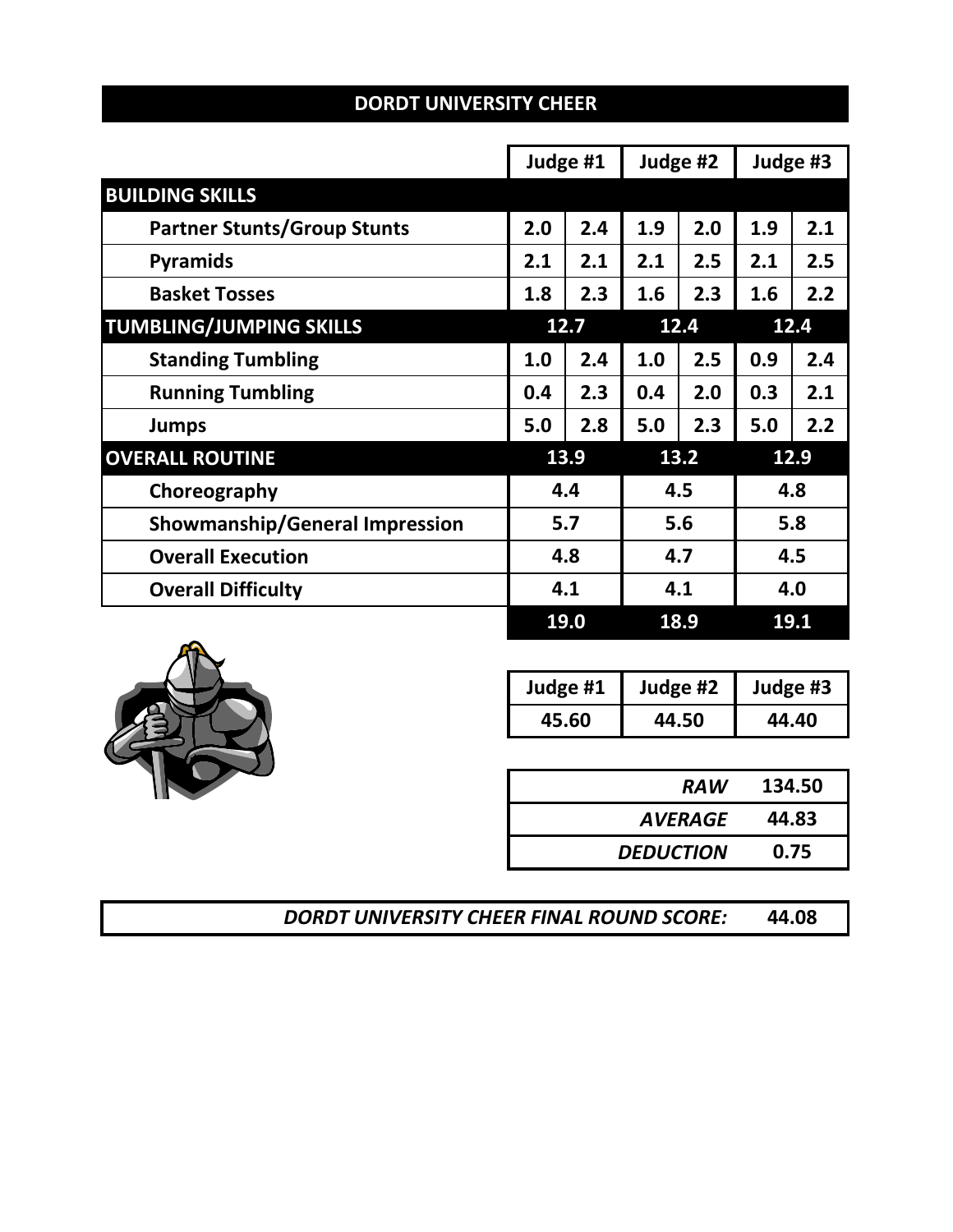|                                       |     | Judge #1 |      | Judge #2 |      | Judge #3 |  |
|---------------------------------------|-----|----------|------|----------|------|----------|--|
| <b>BUILDING SKILLS</b>                |     |          |      |          |      |          |  |
| <b>Partner Stunts/Group Stunts</b>    | 4.6 | 3.9      | 4.6  | 3.8      | 4.6  | 3.5      |  |
| <b>Pyramids</b>                       | 4.3 | 4.2      | 4.3  | 4.0      | 4.3  | 4.0      |  |
| <b>Basket Tosses</b>                  | 4.7 | 4.0      | 4.7  | 4.2      | 4.6  | 4.1      |  |
| <b>TUMBLING/JUMPING SKILLS</b>        |     | 25.7     | 25.6 |          | 25.1 |          |  |
| <b>Standing Tumbling</b>              | 4.5 | 3.5      | 4.6  | 3.6      | 4.7  | 3.5      |  |
| <b>Running Tumbling</b>               | 4.3 | 3.8      | 4.2  | 4.0      | 4.1  | 3.9      |  |
| <b>Jumps</b>                          | 5.0 | 4.3      | 5.0  | 3.9      | 5.0  | 3.8      |  |
| <b>OVERALL ROUTINE</b>                |     | 25.4     |      | 25.3     |      | 25.0     |  |
| Choreography                          |     | 8.0      |      | 7.8      | 7.7  |          |  |
| <b>Showmanship/General Impression</b> |     | 6.5      |      | 6.2      |      | 6.0      |  |
| <b>Overall Execution</b>              |     | 7.9      |      | 7.8      |      | 7.6      |  |
| <b>Overall Difficulty</b>             |     | 9.1      |      | 9.0      |      | 9.0      |  |
|                                       |     | 22.4     |      | 30.8     |      | 30.3     |  |





| Judge #1 | Judge #2 | Judge #3 |
|----------|----------|----------|
| 73.50    | 81.70    | 80.40    |

| <b>RAW</b>       | 235.60 |
|------------------|--------|
| AVERAGE          | 78.53  |
| <b>DEDUCTION</b> | 1.50   |

*MIDLAND UNIVERSITY CHEER FINAL ROUND SCORE:* **77.03**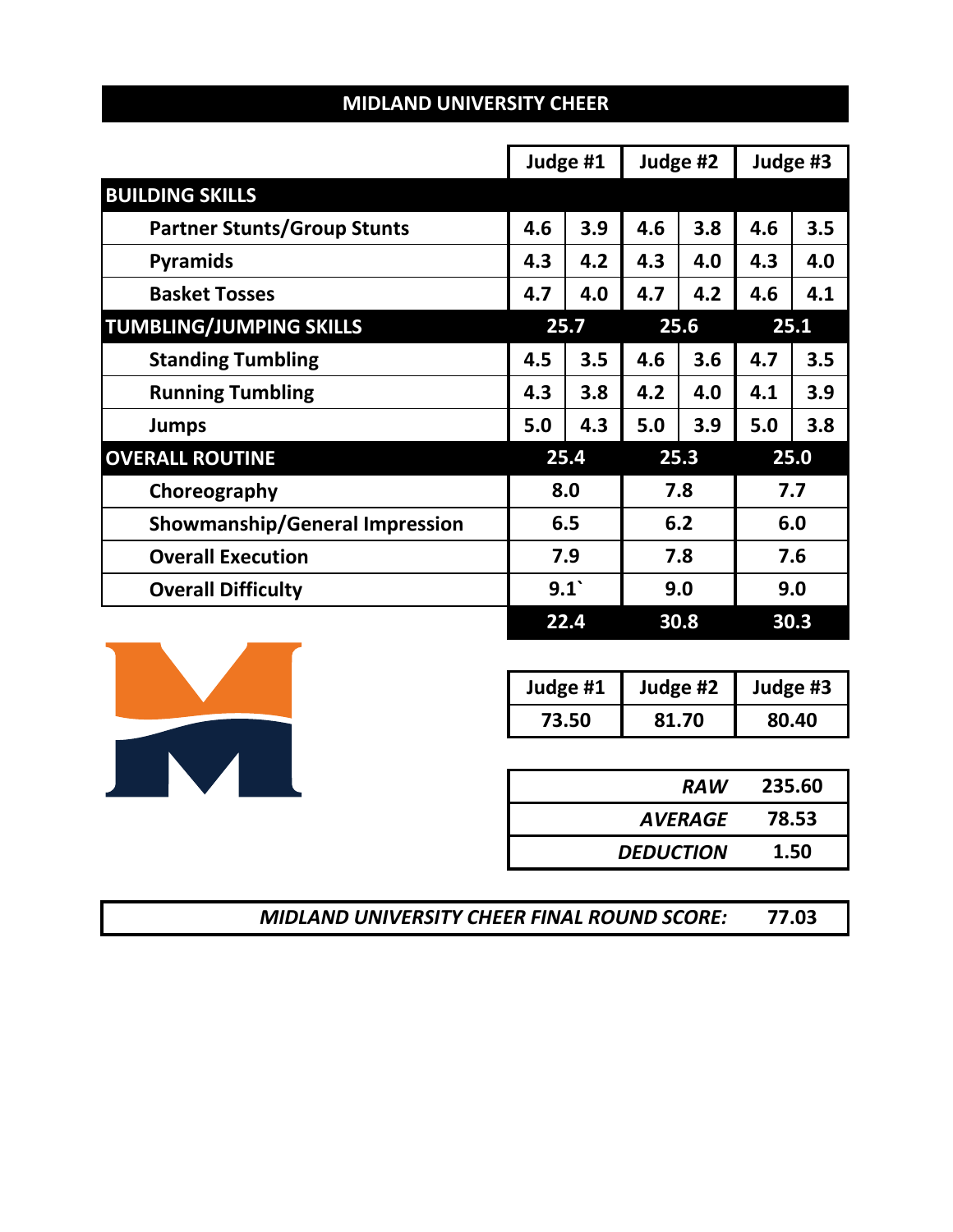|                                       |     | Judge #1 |     | Judge #2 |     | Judge #3 |  |
|---------------------------------------|-----|----------|-----|----------|-----|----------|--|
| <b>BUILDING SKILLS</b>                |     |          |     |          |     |          |  |
| <b>Partner Stunts/Group Stunts</b>    | 2.5 | 2.9      | 2.5 | 2.9      | 2.5 | 2.8      |  |
| <b>Pyramids</b>                       | 3.3 | 3.0      | 3.3 | 3.0      | 3.2 | 3.1      |  |
| <b>Basket Tosses</b>                  | 3.7 | 3.1      | 3.2 | 3.1      | 3.1 | 3.2      |  |
| <b>TUMBLING/JUMPING SKILLS</b>        |     | 18.5     |     | 18.0     |     | 17.9     |  |
| <b>Standing Tumbling</b>              | 2.3 | 3.4      | 2.0 | 3.0      | 2.1 | 3.1      |  |
| <b>Running Tumbling</b>               | 1.7 | 3.0      | 1.6 | 2.8      | 1.5 | 2.9      |  |
| <b>Jumps</b>                          | 5.0 | 3.4      | 5.0 | 3.6      | 5.0 | 3.5      |  |
| <b>OVERALL ROUTINE</b>                |     | 18.8     |     | 18.0     |     | 18.1     |  |
| Choreography                          |     | 7.0      |     | 7.4      |     | 7.2      |  |
| <b>Showmanship/General Impression</b> |     | 6.8      |     | 7.5      |     | 7.5      |  |
| <b>Overall Execution</b>              |     | 6.3      |     | 6.5      |     | 6.2      |  |
| <b>Overall Difficulty</b>             |     | 6.1      |     | 6.2      |     | 5.9      |  |
|                                       |     | 26.2     |     | 27.6     |     | 26.8     |  |





| Judge #1 | Judge #2 | Judge #3 |
|----------|----------|----------|
| 63.50    | 63.60    | 62.80    |

| <b>RAW</b>       | 189.90 |
|------------------|--------|
| AVERAGE          | 63.30  |
| <b>DEDUCTION</b> | 1.00   |

| <b>MORNINGSIDE UNIVERSITY CHEER FINAL ROUND SCORE:</b> | 62.30 |
|--------------------------------------------------------|-------|
|--------------------------------------------------------|-------|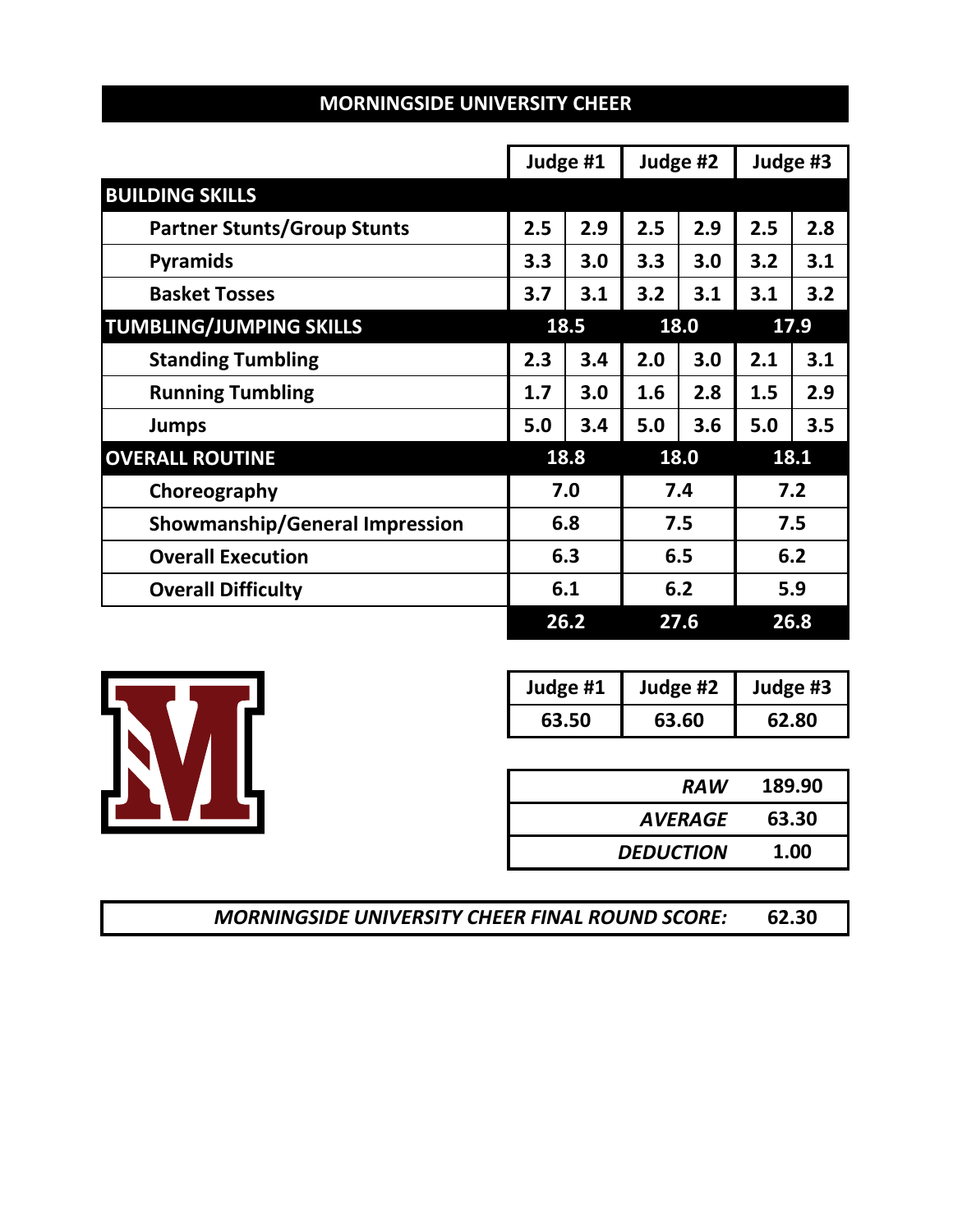|                                       |     | Judge #1 |     | Judge #2 |     | Judge #3 |  |
|---------------------------------------|-----|----------|-----|----------|-----|----------|--|
| <b>BUILDING SKILLS</b>                |     |          |     |          |     |          |  |
| <b>Partner Stunts/Group Stunts</b>    | 3.4 | 3.0      | 3.4 | 2.8      | 3.2 | 2.9      |  |
| <b>Pyramids</b>                       | 4.4 | 2.4      | 4.4 | 3.0      | 4.4 | 3.0      |  |
| <b>Basket Tosses</b>                  | 4.6 | 3.1      | 4.6 | 3.0      | 4.6 | 3.0      |  |
| <b>TUMBLING/JUMPING SKILLS</b>        |     | 20.9     |     | 21.2     |     | 21.1     |  |
| <b>Standing Tumbling</b>              | 3.0 | 2.8      | 3.3 | 2.6      | 3.3 | 2.7      |  |
| <b>Running Tumbling</b>               | 2.3 | 2.8      | 2.3 | 2.6      | 2.3 | 2.7      |  |
| <b>Jumps</b>                          | 5.0 | 3.0      | 5.0 | 2.8      | 5.0 | 2.8      |  |
| <b>OVERALL ROUTINE</b>                |     | 18.9     |     | 18.6     |     | 18.8     |  |
| Choreography                          |     | 6.1      |     | 5.9      |     | 6.0      |  |
| <b>Showmanship/General Impression</b> |     | 6.4      |     | 6.0      |     | 6.0      |  |
| <b>Overall Execution</b>              |     | 5.7      |     | 5.6      |     | 5.7      |  |
| <b>Overall Difficulty</b>             |     | 7.9      |     | 7.8      |     | 7.6      |  |
|                                       |     | 26.1     |     | 25.3     |     | 25.3     |  |





| Judge #1 | Judge #2 | Judge #3 |
|----------|----------|----------|
| 65.90    | 65.10    | 65.20    |

| <b>RAW</b>       | 196.20 |
|------------------|--------|
| AVERAGE          | 65.40  |
| <b>DEDUCTION</b> | 1.00   |

| <b>NORTHWESTERN COLLEGE CHEER FINAL ROUND SCORE:</b> |  | 64.40 |
|------------------------------------------------------|--|-------|
|------------------------------------------------------|--|-------|